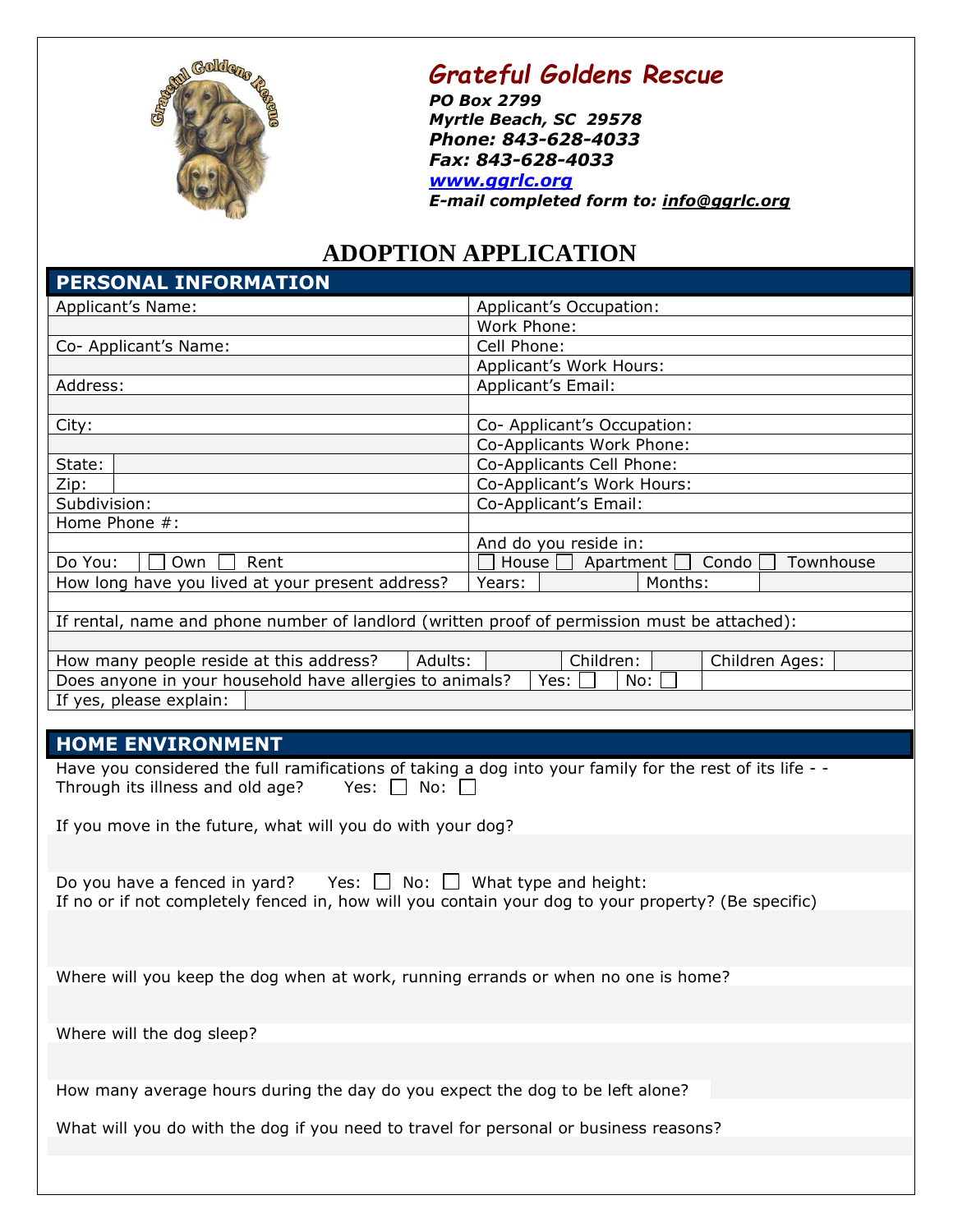Who is the Golden primarily for and who will exercise and care for the dog's daily needs? **PET EXPERIENCE** TELL US WHY YOU WANT TO ADOPT A GOLDEN RETRIEVER: What is your children's experience with dogs? Plans for crate use:  $\Box$  No Crate  $\Box$  Reluctant to Crate  $\Box$  Crate as Necessary How much do you think it will cost to take care of your dog each year? (food, vet, care, license, toys, supplies, training)? How do you plan on exercising the dog and for what length of time? Are you willing to enroll the dog in obedience training classes?  $\Box$  Yes  $\Box$  No What would be unacceptable behavior in your home for you to want to give up the dog? Have you ever owned a dog before? Yes  $\Box$  No Have you ever house trained a dog before? Yes  $\Box$  No Have you ever obedience trained a dog before? Yes  $\Box$  No Please list all pets you have owned in the last 5 years. **Name(s) Type / Breed Age M/F Neutered / Spayed / Intact Behavior with dogs What happened to this animal?** Have you ever sold, given away or surrendered a pet to a shelter, please give details:  $\Box$  Yes  $\Box$  No Do/did you use heartworm preventative?  $\Box$  Yes  $\Box$  No What is the name of the preventative and how often do you give it?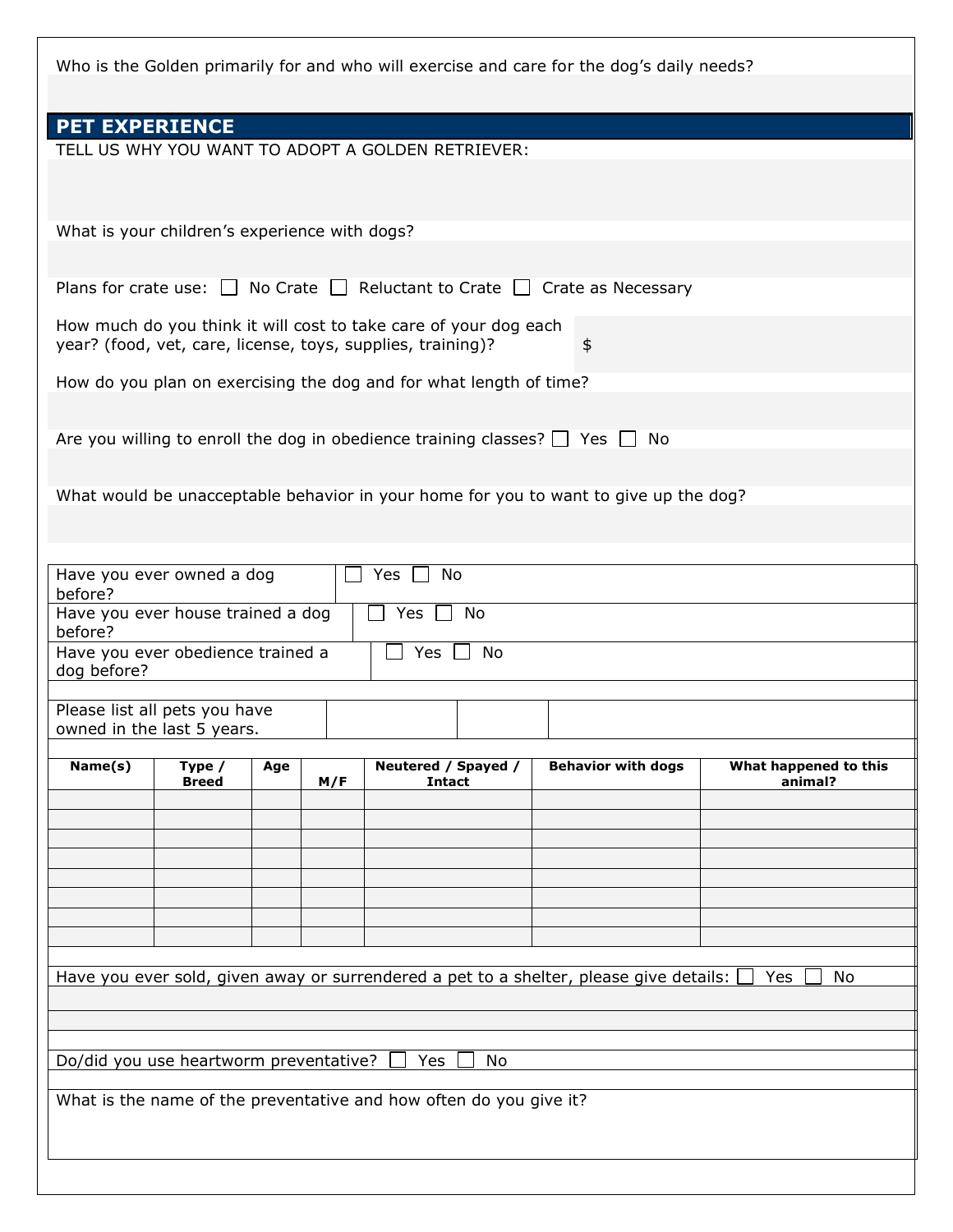| TYPE OF GOLDEN YOU'RE LOOKING FOR                                                  |                                  |                                                            |                |            |            |           |
|------------------------------------------------------------------------------------|----------------------------------|------------------------------------------------------------|----------------|------------|------------|-----------|
|                                                                                    | Male:                            | Female:                                                    | No Preference: |            |            |           |
| <b>AGE</b>                                                                         | Up To 6 mos.                     | 6 mos. To 1yr                                              | 1yr To 3yr     | 3yr To 5yr | 5yr To 8yr | 8yr -plus |
| RANGE                                                                              |                                  |                                                            |                |            |            |           |
|                                                                                    |                                  |                                                            |                |            |            |           |
|                                                                                    | Would You Consider A Golden Mix? | Yes:                                                       | No:            |            |            |           |
|                                                                                    |                                  | Characteristics of the Golden Retriever you hope to adopt: |                |            |            |           |
| High/Very Active<br>Running, Swimming, Retrieving, Dog-dog Play<br>Activity level? |                                  |                                                            |                |            |            |           |
| Moderate<br>Daily walks, Yard Play                                                 |                                  |                                                            |                |            |            |           |
| Happy with a leisurely stroll or visits in a fenced yard daily.<br>Couch Potato    |                                  |                                                            |                |            |            |           |
| Any other qualities you are looking for in a Golden?                               |                                  |                                                            |                |            |            |           |
|                                                                                    |                                  |                                                            |                |            |            |           |
|                                                                                    |                                  |                                                            |                |            |            |           |
|                                                                                    |                                  |                                                            |                |            |            |           |
| IF YOU ARE INTERESTED IN ONE OF OUR AVAILABLE GOLDENS, PLEASE ADD                  |                                  |                                                            |                |            |            |           |
| THE DOG'S NAME HERE.                                                               |                                  |                                                            |                |            |            |           |
| Name:                                                                              |                                  |                                                            |                |            |            |           |

## **WE OFTEN HAVE A WAITING LIST, SO IF THE DOG YOU ARE INTERESTED IN HAS BEEN ADOPTED, MAY WE KEEP YOUR APPLICATION ON FILE FOR ANOTHER GREAT GOLDEN?**

Yes:  $\Box$  No:  $\Box$ 

|                                                                                             | VETERINARIAN'S NAME (Must include if you have used one in the past.)    |        |                 |  |        |  |                   |  |
|---------------------------------------------------------------------------------------------|-------------------------------------------------------------------------|--------|-----------------|--|--------|--|-------------------|--|
| Name:                                                                                       |                                                                         |        |                 |  |        |  |                   |  |
| Address:                                                                                    |                                                                         |        |                 |  |        |  |                   |  |
| City:                                                                                       |                                                                         |        |                 |  |        |  |                   |  |
| State:                                                                                      | Zip                                                                     |        |                 |  | Phone: |  |                   |  |
|                                                                                             |                                                                         | Code:  |                 |  |        |  |                   |  |
|                                                                                             |                                                                         |        |                 |  |        |  |                   |  |
|                                                                                             | <b>REFERENCES:</b> Please list three personal references (no relatives) |        |                 |  |        |  |                   |  |
| Name:                                                                                       |                                                                         | Phone: |                 |  |        |  | Email:            |  |
| Name:                                                                                       |                                                                         | Phone: |                 |  |        |  | Email:            |  |
| Name:                                                                                       |                                                                         | Phone: |                 |  |        |  | Email:            |  |
|                                                                                             |                                                                         |        |                 |  |        |  |                   |  |
|                                                                                             | How did you hear about Grateful Golden Rescue?                          |        |                 |  |        |  |                   |  |
|                                                                                             | Internet/Facebook                                                       |        | Family / Friend |  |        |  | Groomer / Trainer |  |
|                                                                                             | Vet Office<br>Other:<br>Flyer                                           |        |                 |  |        |  |                   |  |
| Have you applied to any other Rescue groups? $\Box$ Yes<br><b>No</b>                        |                                                                         |        |                 |  |        |  |                   |  |
| If yes, please identify the group/s:                                                        |                                                                         |        |                 |  |        |  |                   |  |
|                                                                                             |                                                                         |        |                 |  |        |  |                   |  |
| Are you willing to have a GGR representative visit your home by appointment to approve your |                                                                         |        |                 |  |        |  |                   |  |
| application prior to adoption?<br><b>Yes</b><br><b>No</b>                                   |                                                                         |        |                 |  |        |  |                   |  |
| If no reason:                                                                               |                                                                         |        |                 |  |        |  |                   |  |
|                                                                                             |                                                                         |        |                 |  |        |  |                   |  |
|                                                                                             |                                                                         |        |                 |  |        |  |                   |  |
|                                                                                             |                                                                         |        |                 |  |        |  |                   |  |
|                                                                                             |                                                                         |        |                 |  |        |  |                   |  |